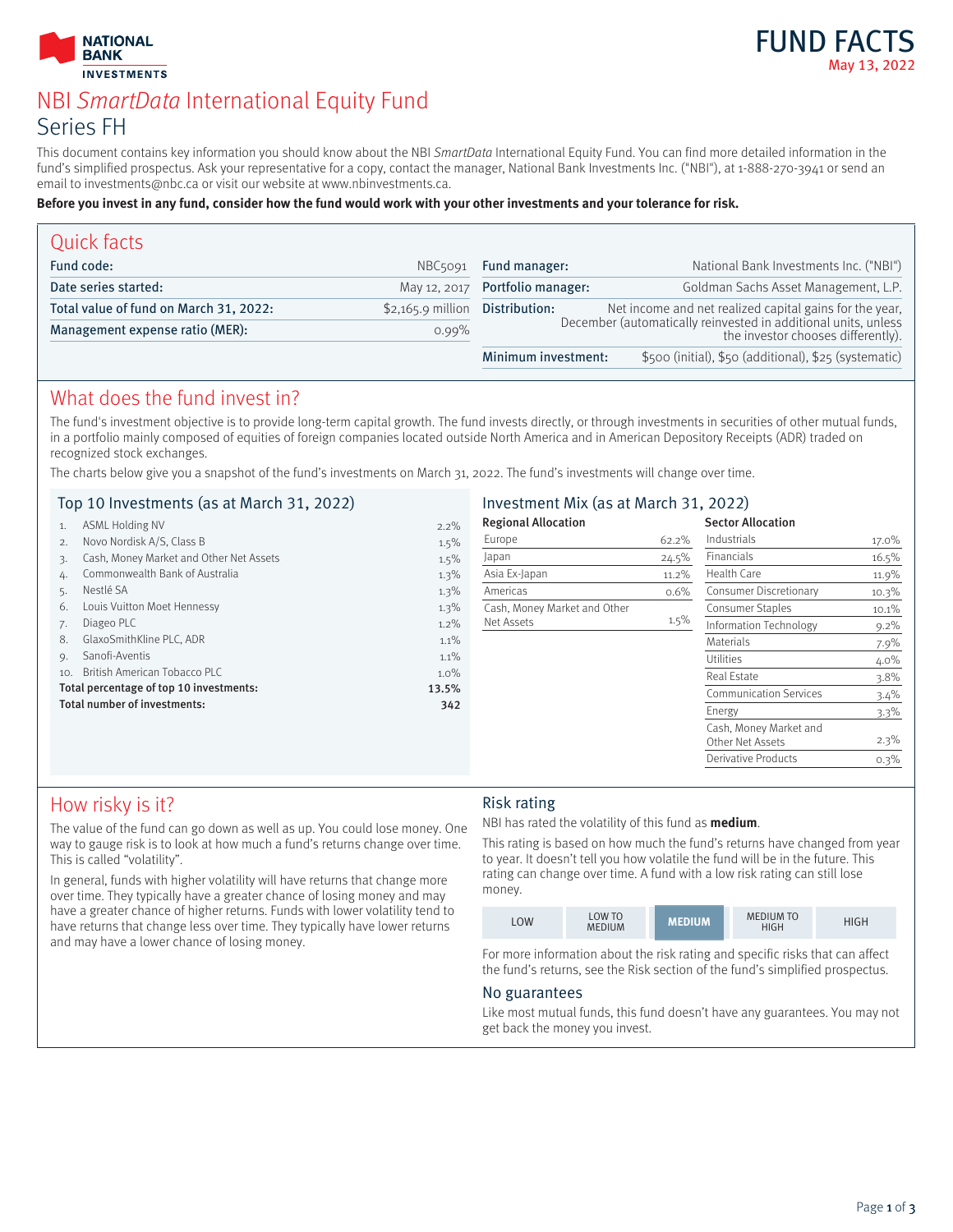

# How has the fund performed?

This section tells you how Series FH units of the fund have performed over the past 4 years. Returns are after expenses have been deducted. These expenses reduce the fund's returns.

#### Year-by-year returns

This chart shows how Series FH units of the fund performed in each of the past  $4$  years. The fund dropped in value in 1 of the  $4$  years. The range of returns and change from year to year can help you assess how risky the fund has been in the past. It does not tell you how the fund will perform in the future.



### Best and worst 3-month returns

This table shows the best and worst returns for Series FH units of the fund in a 3-month period over the past 4 years. The best and worst 3-month returns could be higher or lower in the future. Consider how much of a loss you could afford to take in a short period of time.

|                    | <b>Return</b> | 3 months ending  | If you invested \$1,000 at the beginning of the period |
|--------------------|---------------|------------------|--------------------------------------------------------|
| <b>Best Return</b> | $15.1\%$      | January 31, 2021 | Your investment would rise to \$1,151.                 |
| Worst return       | $-22.6%$      | March 31, 2020   | Your investment would drop to \$774.                   |

#### Average return

The annual compounded return of Series FH units of the fund was 5.87% since its inception. If you had invested \$1,000 in this series since inception, your investment would now be worth \$1,322.

| Who is this fund for?                                                              | A word about tax                                                            |
|------------------------------------------------------------------------------------|-----------------------------------------------------------------------------|
| Investors who:                                                                     | In general, you'll have to pay income tax on any money you make on a        |
| • are looking to invest for the long term (at least five years);                   | fund. How much you pay depends on the tax laws where you live and           |
| • are looking to diversify their investments through exposure to                   | whether or not you hold the fund in a registered plan, such as a Registered |
| international markets;                                                             | Retirement Savings Plan (RRSP) or a Tax-Free Savings Account (TFSA).        |
| • are seeking to diversify their portfolio with exposure to foreign                | Keep in mind that if you hold your fund in a non-registered account, fund   |
| investments, while minimizing their exposure to foreign currency                   | distributions are included in your taxable income, whether you get them in  |
| fluctuations against the Canadian dollar.                                          | cash or have them reinvested.                                               |
| Don't buy this fund if you need a steady source of income from<br>vour investment. |                                                                             |

# How much does it cost?

The following tables show the fees and expenses you could pay to buy, own and sell Series FH units of the fund. The fees and expenses – including any commissions – can vary among series of the fund and among funds. Higher commissions can influence representatives to recommend one investment over another. Ask about other funds and investments that may be suitable for you at a lower cost.

### 1. Sales Charges

You pay your representative's firm an annual fee based on the asset value of your account instead of paying commissions or fees on each purchase.

### 2. Fund expenses

You don't pay these expenses directly. They affect you because they reduce the fund's returns. As of December 31, 2021, the fund's expenses were 1.17% of its value. This equals \$11.70 for every \$1,000 invested.